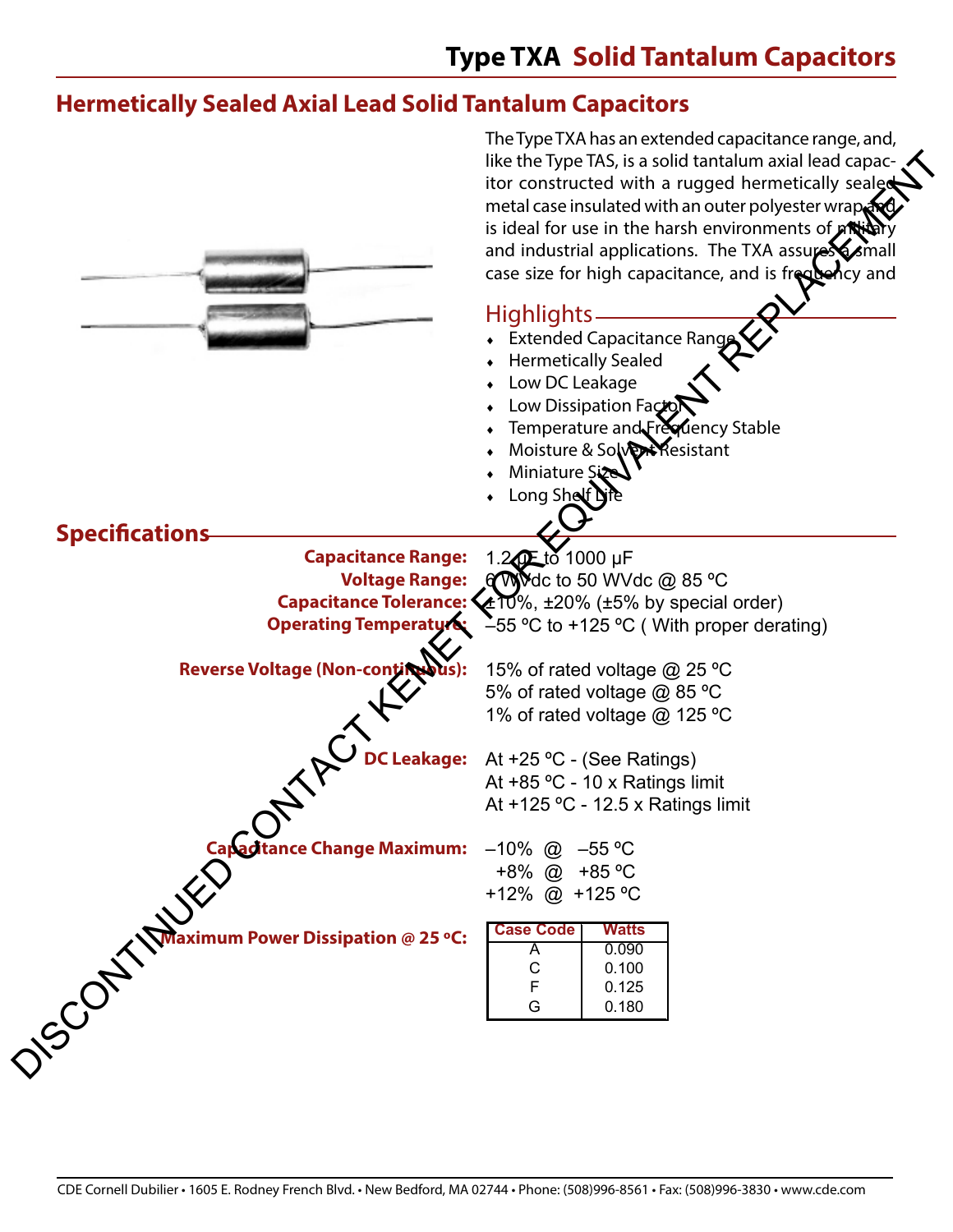### **Outline Drawing**



# **Part Numbering Sys-**



Uninsulated **Insulated** Insulated **Inches (mm) D L D L d Quantity**

#### **Ratings**

|                    | $1.50 \pm 250$<br>(38.1 ±6.35)    |                  | .50 ±.250<br>$(38.1 + 6.35)$ |             | Case<br>Code   | ±.005<br>$(\pm .13)$      | ±.031<br>$(\pm .79)$ | ±.010<br>$(\pm .25)$ | ±.031<br>$(\pm .79)$                                            | C<br><b>Maximum</b>        | ±.001<br>$(\pm .03)$ | Per<br><b>Ree</b> |
|--------------------|-----------------------------------|------------------|------------------------------|-------------|----------------|---------------------------|----------------------|----------------------|-----------------------------------------------------------------|----------------------------|----------------------|-------------------|
|                    |                                   |                  |                              |             | A              | .125(3.18)                | .250(6.35)           | .135(3.43)           | .286(7.26)                                                      | .422 (10.72)               | .020(51)             |                   |
|                    |                                   |                  |                              |             | C              | $.175(4.45)$ . 438(11.13) |                      | .185(4.70)           | .474(12.04)                                                     | .610(15.49)                | .020(.51             |                   |
|                    |                                   |                  |                              |             | F<br>G         | $.279(7.09)$ .650(16.51)  |                      | .289(7.34)           | .686(17.42)<br>$.341(8.66)$ . 750(19.05). 351(8.92). 786(19.96) | .822(20.88)<br>.922(23.42) | .025(.6)             |                   |
|                    |                                   |                  |                              |             |                |                           |                      |                      |                                                                 |                            |                      |                   |
|                    | <b>Part Numbering Sys-</b>        |                  |                              |             |                |                           |                      |                      |                                                                 |                            |                      |                   |
|                    |                                   |                  |                              |             |                |                           |                      |                      |                                                                 |                            |                      |                   |
|                    | <b>TXA</b><br>186                 |                  | M                            |             | 020            |                           | P                    |                      |                                                                 |                            |                      |                   |
|                    |                                   |                  |                              |             |                |                           |                      |                      |                                                                 |                            |                      |                   |
|                    |                                   |                  |                              |             |                |                           |                      |                      |                                                                 | <b>Case</b>                |                      |                   |
|                    | <b>Capacitance</b><br><b>Type</b> |                  | <b>Tolerance</b>             |             | <b>Voltage</b> |                           | <b>Polar</b>         |                      |                                                                 | <b>Code</b>                |                      |                   |
|                    | $105 = 1.0 \mu F$<br><b>TXA</b>   |                  | $J = \pm 5\%$                |             | $006 = 6$ Vdc  |                           | $P =$ Polar          |                      |                                                                 | A                          |                      |                   |
|                    | $225 = 2.2 \mu F$                 |                  |                              |             | $020 = 20$ Vdc |                           |                      |                      |                                                                 | C                          |                      |                   |
|                    |                                   |                  | $K = \pm 10\%$               |             |                |                           |                      |                      |                                                                 |                            |                      |                   |
|                    | $186 = 18.6 \,\mu F$              |                  | $M = \pm 20\%$               |             | $050 = 50$ Vdc |                           |                      |                      |                                                                 | F                          |                      |                   |
|                    |                                   |                  |                              |             |                |                           |                      |                      |                                                                 |                            |                      |                   |
| <b>Ratings</b>     |                                   |                  |                              |             |                |                           |                      |                      |                                                                 |                            |                      |                   |
|                    |                                   |                  |                              |             |                |                           |                      |                      |                                                                 |                            |                      |                   |
|                    |                                   |                  | <b>Max</b>                   | <b>Max</b>  |                |                           |                      |                      |                                                                 | Max                        |                      | Max               |
|                    |                                   |                  | <b>DCL</b>                   | <b>DF %</b> |                |                           |                      |                      |                                                                 | <b>DCL</b>                 |                      | <b>DF %</b>       |
| Cap                | <b>Catalog</b>                    | Case             | @ +25 °C                     | $\omega$ +2 | Cap            |                           | <b>Catalog</b>       |                      | <b>Case</b>                                                     | @ +25 °C                   | @ +25 °C             |                   |
| $(\mu F)$          | <b>Part Number</b>                | Code             | $(\mu A)$                    |             | $(\mu F)$      |                           | <b>Part Number</b>   |                      | Code                                                            | $(\mu A)$                  |                      | <b>120 Hz</b>     |
|                    | 6 WVdc @ 85 °C                    |                  |                              |             |                |                           |                      |                      | 10 WVdc @ 85 °C                                                 |                            |                      |                   |
|                    | 4 WVdc @ 125 °C                   |                  |                              |             |                |                           |                      |                      | 7 WVdc @ 125 °C                                                 |                            |                      |                   |
| 8.2                | TXA825K006P1A                     | A                | 0.9                          | 6           | 270            |                           | TXA277K010P1F        |                      | F                                                               | 13                         |                      | 8                 |
| 10                 | TXA106K006P1A                     | A                |                              | 6           | 330            |                           | TXA337K010P1G        |                      | G                                                               | 16                         |                      | 8                 |
| 12<br>82           | TXA126K006P1A<br>TXA826K006P1C    | A<br>$\mathbf C$ |                              | 6<br>6      | 390            |                           | TXA397K010P1G        |                      | G                                                               | 16                         |                      | 10                |
|                    |                                   |                  |                              |             | 470            |                           |                      | TXA477K010P1G        | G                                                               | 16                         |                      | 10                |
|                    |                                   |                  |                              |             |                |                           |                      |                      |                                                                 |                            |                      | 10                |
| 100                | TXA107K006P1C                     |                  | 6.0                          | 6           | 560            |                           | TXA567K010P1G        |                      | G                                                               | 20                         |                      |                   |
| 220                | TXA227K006P1F                     |                  | 10                           | 8           |                |                           |                      |                      | 15 WVdc @ 85 °C                                                 |                            |                      |                   |
| 270                | TXA277K006P1F                     |                  | 10                           | 8           |                |                           |                      |                      | 10 WVdc @ 125 °C                                                |                            |                      |                   |
| 330                | TXA337K006P1F                     | E                | 10                           | 8           | 3.9            |                           | TXA395K015P1A        |                      | A                                                               | 1.0                        |                      | 4                 |
| 390                | TXA397K006R1FI                    |                  | 10                           | 10          | 4.7            |                           | TXA475K015P1A        |                      | A                                                               | 1.0                        |                      | 4                 |
| 470                | TXA477KOOP1F                      | F                | 10                           | 10          | 5.6            |                           | TXA565K015P1A        |                      | A                                                               | 1.3                        |                      | 4                 |
| 560                | TXA567K006P1G                     | G                | 20                           | 10          | 27             |                           | TXA276K015P1C        |                      | C                                                               | 3.0                        |                      | 6                 |
| 680                | TXA68XX006P1G                     | G                | 20                           | 10          | 33             |                           | TXA336K015P1C        |                      | C                                                               | 5.0                        |                      | 6                 |
| 820                | <b>TXASZK006P1G</b>               | G                | 20                           | 10          | 39             |                           | TXA396K015P1C        |                      | $\mathbf C$                                                     | 5.0                        |                      | 6                 |
|                    | A108K006P1G                       | G                | 20                           | 10          | 82             |                           | TXA826K015P1F        |                      | F                                                               | 8.0                        |                      | 6                 |
|                    | 10 WVdc @ 85 °C                   |                  |                              |             | 100            |                           | TXA107K015P1F        |                      | F                                                               | 10                         |                      | 6                 |
|                    | 7 WVdc @ 125 °C                   |                  |                              |             | 120            |                           | TXA127K015P1F        |                      | F                                                               | 10                         |                      | 6                 |
|                    | TXA565K010P1A                     | A                | 1.0                          | 4           | 150            |                           | TXA157K015P1F        |                      | $\mathsf F$                                                     | 15                         |                      | 8                 |
|                    | TXA685K010P1A                     | Α                | 1.0                          | 6           | 180            |                           | TXA187K015P1F        |                      | $\mathsf F$                                                     | 15                         |                      | 8                 |
|                    | TXA825K010P1A                     | Α                | $1.2$                        | 6           | 220            |                           | TXA227K015P1G        |                      | G                                                               | 20                         |                      | 8                 |
| 47                 | TXA476K010P1C                     | C                | 4.0                          | 6           | 270            |                           | TXA277K015P1G        |                      | G                                                               | 20                         |                      | 8                 |
| 56                 | TXA566K010P1C                     | $\mathbf C$      | 5.0                          | 6           | 330            |                           | TXA337K015P1G        |                      | G                                                               | 20                         |                      | 8                 |
| 68                 | TXA686K010P1C                     | $\mathbf C$      | 6.0                          | 6           |                |                           |                      |                      |                                                                 |                            |                      |                   |
| 82                 | TXA826K010P1C                     | C                | 7.0                          | 6           |                |                           |                      |                      |                                                                 |                            |                      |                   |
| 1000<br>150<br>180 | TXA157K010P1F<br>TXA187K010P1F    | F<br>F           | 8.0<br>8.0                   | 8<br>8      |                |                           |                      |                      |                                                                 |                            |                      |                   |

CDE Cornell Dubilier • 1605 E. Rodney French Blvd. • New Bedford, MA 02744 • Phone: (508)996-8561 • Fax: (508)996-3830 • www.cde.com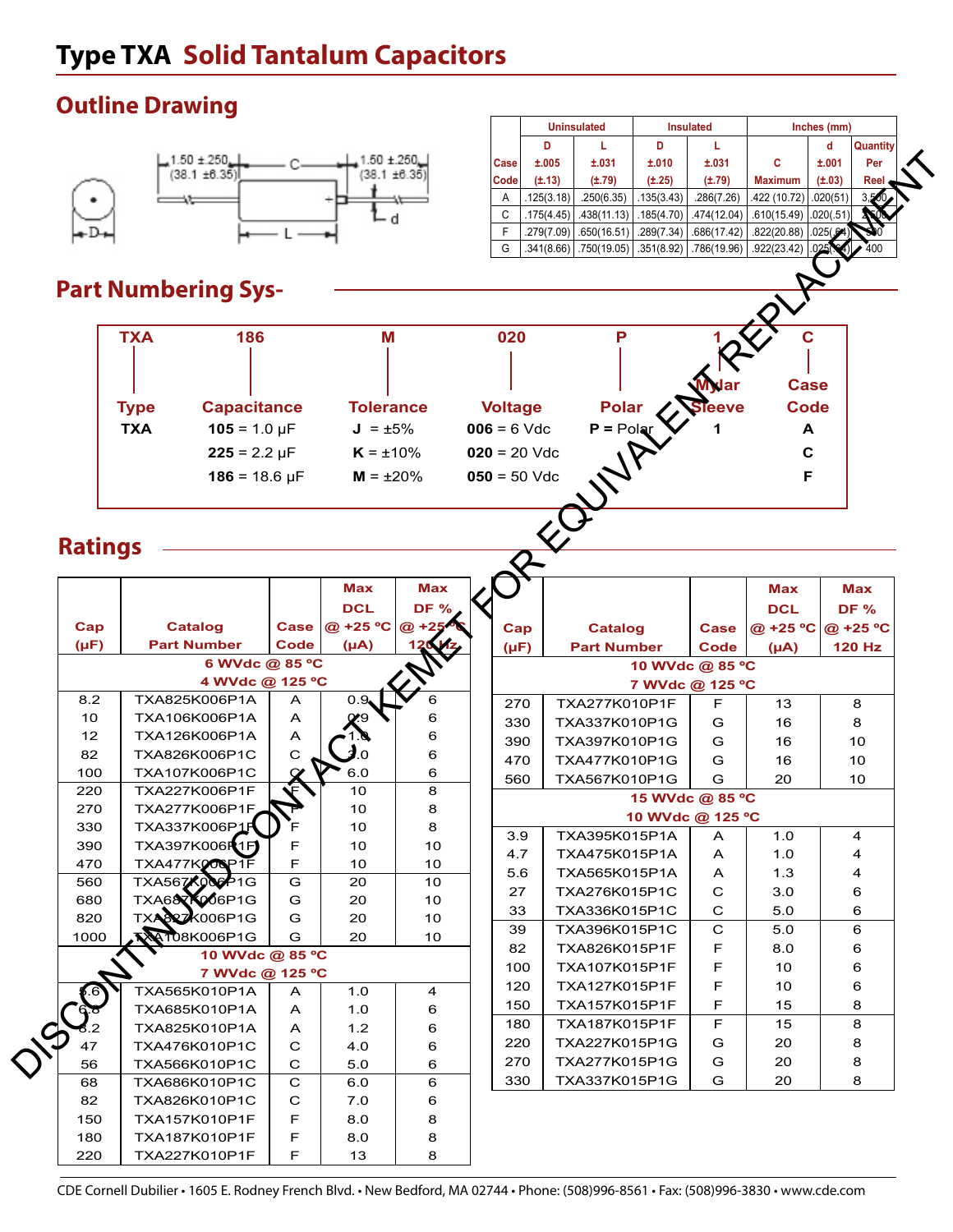#### **Ratings**